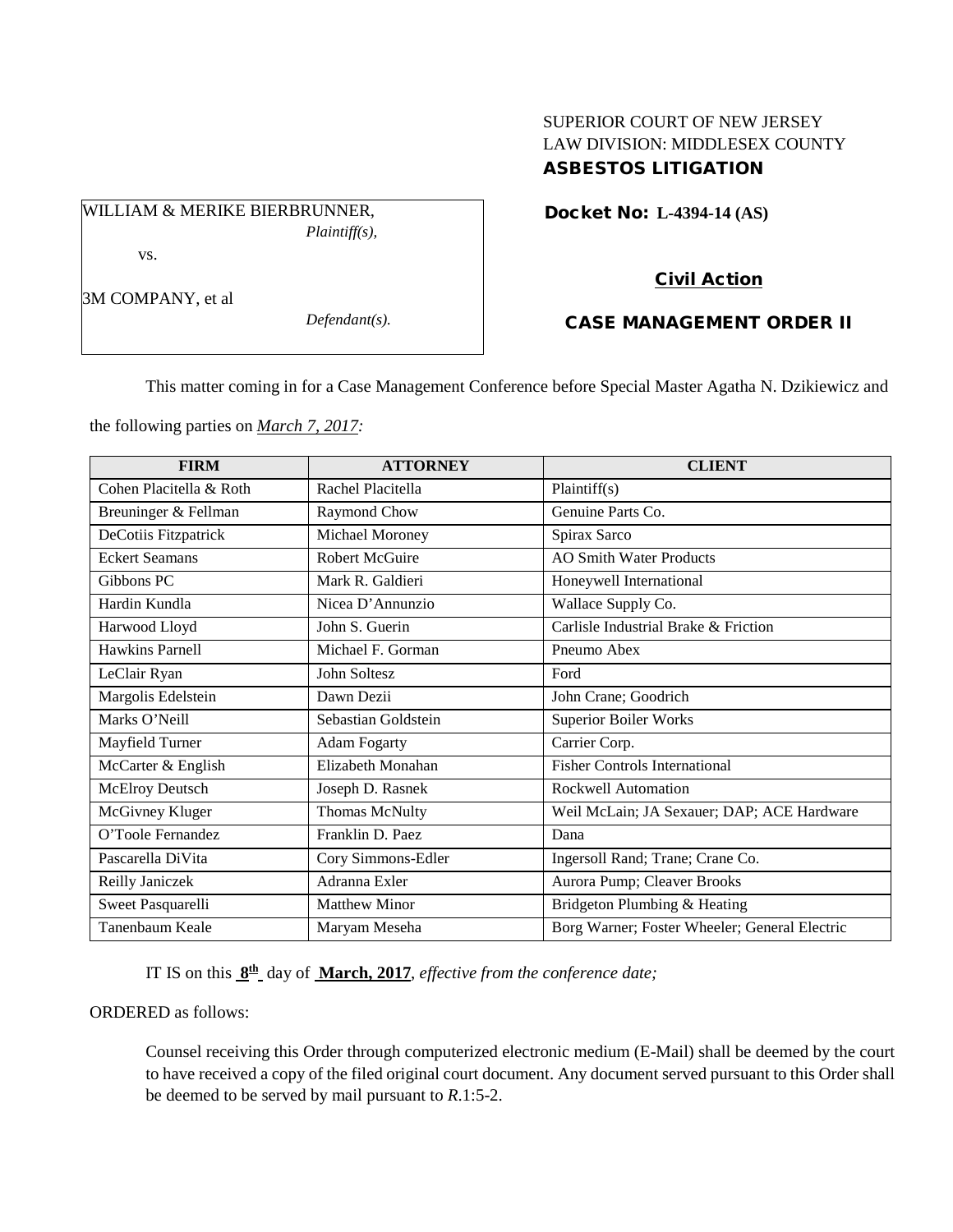## **DISCOVERY**

May 31, 2017 Depositions of corporate representatives shall be completed by this date.

#### **EARLY SETTLEMENT**

- March 21, 2017 Settlement demands shall be served on all counsel and the Special Master by this date.
- April 25, 2017 @ 10:00am Early settlement conference. All defense counsel shall appear with authority to negotiate settlement and have a representative authorized to negotiate settlement available by phone. Any request to be excused from the settlement conference shall be made to the Special Master no later than 4:00pm of the day prior to the conference.

#### **SUMMARY JUDGMENT MOTION PRACTICE**

| June 9, 2017  | Plaintiff's counsel shall advise, in writing, of intent not to oppose motions by this date. |
|---------------|---------------------------------------------------------------------------------------------|
| June 23, 2017 | Summary judgment motions shall be filed no later than this date.                            |
| July 21, 2017 | Last return date for summary judgment motions.                                              |

## **MEDICAL DEFENSE**

August 31, 2017 Defendants shall identify its medical experts and serve medical reports, if any, by this date. **In addition, defendants shall notify plaintiff's counsel (as well as all counsel of record) of a joinder in an expert medical defense by this date.**

#### **LIABILITY EXPERT REPORTS**

July 7, 2017 Plaintiff shall identify its liability experts and serve liability expert reports or a certified expert statement by this date or waive any opportunity to rely on liability expert testimony.

August 31, 2017 Defendants shall identify its liability experts and serve liability expert reports, if any, by this date or waive any opportunity to rely on liability expert testimony.

## **EXPERT DEPOSITIONS**

September 22, 2017 Expert depositions shall be completed by this date. To the extent that plaintiff and defendant generic experts have been deposed before, the parties seeking that deposition in this case must file an application before the Special Master and demonstrate the necessity for that deposition. To the extent possible, documents requested in a deposition notice directed to an expert shall be produced three days in advance of the expert deposition. The expert shall not be required to produce documents that are readily accessible in the public domain.

## **PRE-TRIAL AND TRIAL**

| April 13, 2017 | The settlement conference previously scheduled on this date is <b>cancelled.</b>                                                                                                                         |
|----------------|----------------------------------------------------------------------------------------------------------------------------------------------------------------------------------------------------------|
|                | September 26, 2017 @ 10:00am Settlement conference. All defense counsel shall appear with authority to negotiate<br>settlement and have a representative authorized to negotiate settlement available by |

\_\_\_\_\_\_\_\_\_\_\_\_\_\_\_\_\_\_\_\_\_\_\_\_\_\_\_\_\_\_\_\_\_\_\_\_\_\_\_\_\_\_\_\_\_\_\_\_\_\_\_\_\_\_\_\_\_\_\_\_\_\_\_\_\_\_\_\_\_\_\_\_\_\_\_\_\_\_\_\_\_\_\_\_\_\_\_\_\_\_\_\_\_\_\_\_\_\_\_\_\_\_\_\_\_\_\_\_\_\_